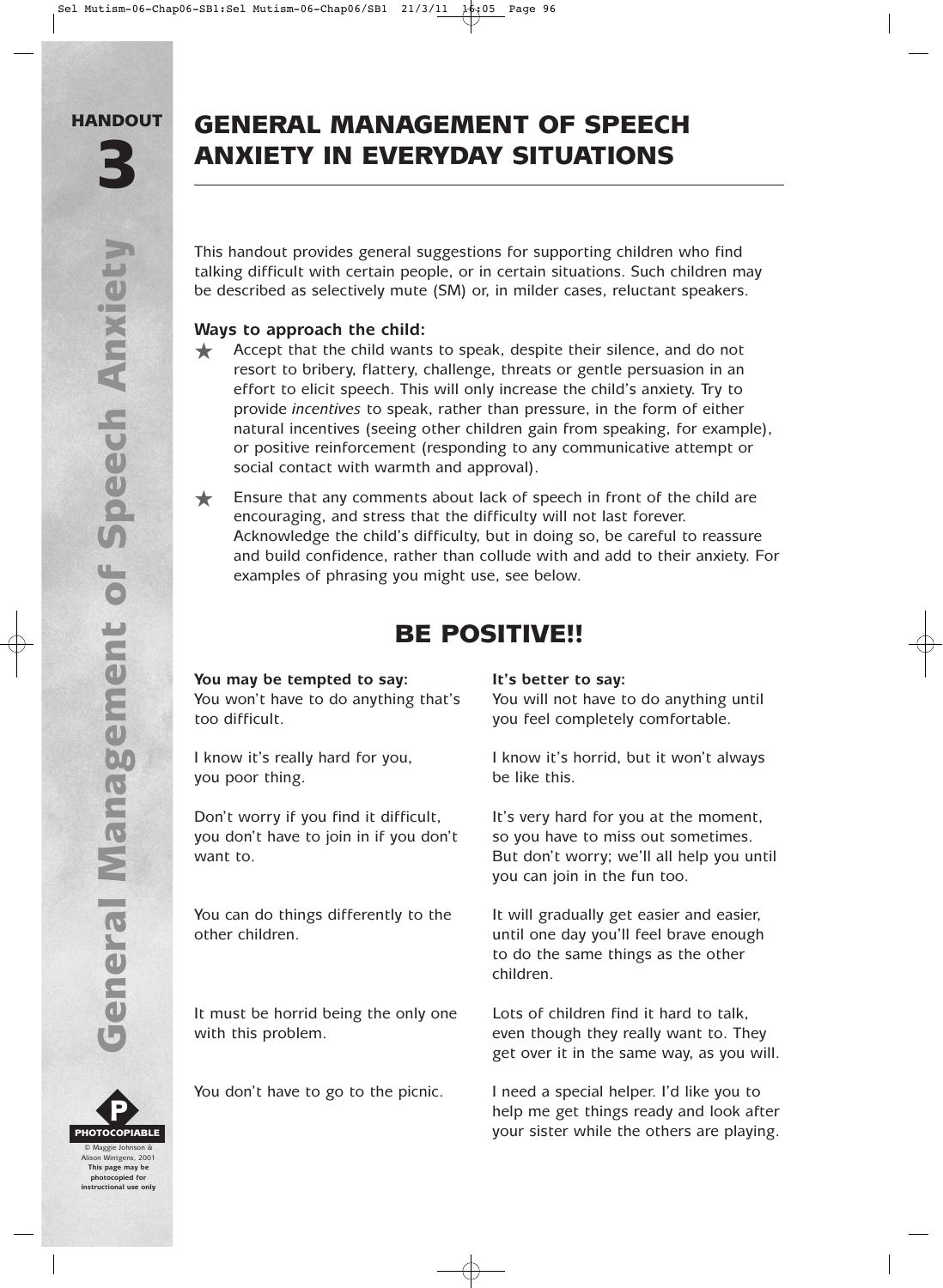We're going to visit someone today. We're going to visit someone today try hard to talk, won't you? anything you feel unhappy about. It

worry, it's really not that important. but there's a good reason why you

Shhh! It's rude to talk about David Of course David can talk – he talks like that. beautifully to his family.

Here's a treat to help cheer you up. Here are some sweets to thank you for being such a help and trying so hard.

I'm sure they're really nice. You will who can help. They won't ask you to do sounds like it will be fun.

Of course the other children don't Well, I suppose it must seem weird to think you're weird. The same that you don't talk. But once they've heard your voice a few times they won't think it's weird at all.

I know you really wanted to talk to I know you must be disappointed that your teacher today – but you mustn't you didn't talk to your teacher today, didn't manage it. You'll be fine when everything's just right.

Leave David alone, he can't help it. If you want to do something useful, why don't you try being as helpful as David?

Sarah's very shy and not feeling Sarah needs time to get used to being brave enough to read in assembly. here – that happens to lots of children. She's still an important person in the class and we've got another important job for her.

## **How unfamiliar people can help the SM child to relax**

The following suggestions may be useful:

- **★** Create an atmosphere that is relaxed, fun and friendly around the child.
- $\bigstar$  Build rapport by doing things that the child enjoys, using favourite toys and activities.
- ★ Talk and read to the child without expecting speech in return, since SM children are often isolated, avoided by adults and children alike. Language enrichment is also especially important if there is an additional language impairment.
- Avoid direct questions, unless they require only a yes/no answer that can be given by a nod or a shake of the head, or the child can point to respond.
- $\bigstar$  If you do inadvertently ask a question, either answer it yourself or quickly side-step with a comment such as 'Let's decide later'.
- $\bigstar$  Make comments, such as 'I wonder ...', 'It looks as though ...', 'I expect ... 'I bet...', which may provoke a response but do not require one.
- Avoid too much eye contact.
- ★ Give the child the impression that you understand and accept them, and are not concerned about the mutism.



**instructional use only**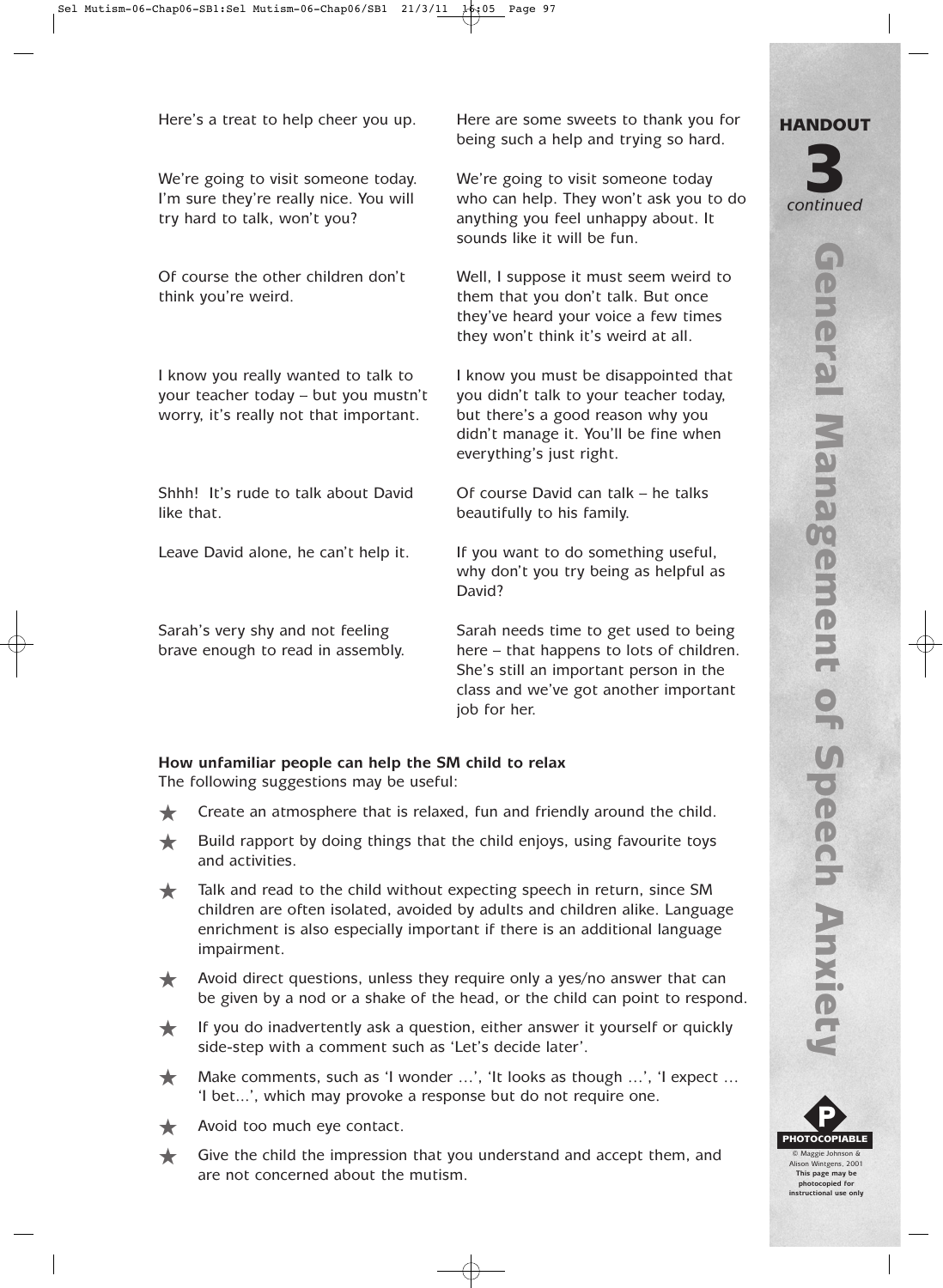- HANDOUT *continued* 3
	- **General Management of Speech Anxiety** General Management of Speech Anxiety



Alison Wintgens, 2001 **This page may be photocopied for instructional use only** ★ Accept natural spontaneous gesture, acknowledging that speech is difficult for the child at the moment, and say 'can you show/find/draw me…' rather than 'tell me'.

## **How the family can support the child in the community**

- ★ Show the child you enjoy social interaction, by talking to another parent at the school gate, or inviting a neighbour or friend round for coffee.
- $\bigstar$  Help and encourage the child to make friends by inviting round a local child, ideally but not necessarily from the same school.
- ★ When children come round make it just for a short time at first and with plenty of support, possibly based round a particular activity you might all do together.
- **★ Have the child's voice on the home ansaphone message.**
- ★ Get toys with a record-playback facility so that the child can record their name and short phrases and play to other people.
- ★ Avoid ordering/choosing for children but instead let them point to a menu, show you their choice, hold up their fingers to indicate how many, etc.
- ★ Walk further away from other people until child can talk comfortably to you rather than getting into the habit of bending your head towards the child and letting them whisper. You will soon find you do not need to walk so far away each time.

### **Dealing with comments from others**

Teachers and parents find themselves having to deal with comments and questions from other children, staff and family members. Below are some typical comments and a few thoughts on handling them:

- ★ *'[N] can't speak' 'Why doesn't [N] speak?'*
	- Play this down as soon as it starts. Give the impression that you are not concerned. Say in front of the child that children are often a bit shy. If necessary, explain that some children find it difficult to speak out when there are lots of people around, or when they are not at home or with their mum. Make it clear that the child can speak at home and with the family. Say that soon we hope [N] will feel comfortable speaking at school, and we are going to find ways of helping. Suggest it will be very nice when [N] is able to speak out in the class.
- ★ *'Have you lost your tongue?' 'Are you going to speak to me today?'* Every parent has to get used to what seem to be unhelpful and uninvited comments from certain relatives, known adults and members of the general public, on all manner of subjects. These comments directed at a child with selective mutism can seem particularly irritating or perhaps painful, as parents realise how self-conscious their child will feel. They arise for a number of reasons – quite often embarrassment, a genuine desire to be helpful, or out of ignorance. In some situations parents may do best to ignore the comment. In others it may be best to say [N] is rather shy; while sometimes with closer friends or family members some fuller discussion is needed, *out of earshot of the child*. After the incident, it can be very supportive for the child to hear some empathic comment from a parent – 'That was awkward for you when Mrs Z said that'. Ask the child how it felt, but rather than collude with the child, make reassuring comments that it  $\frac{1}{\text{Mass}^2}$  alonson & Will not always be like this; the child will soon be comfortable talking to her.